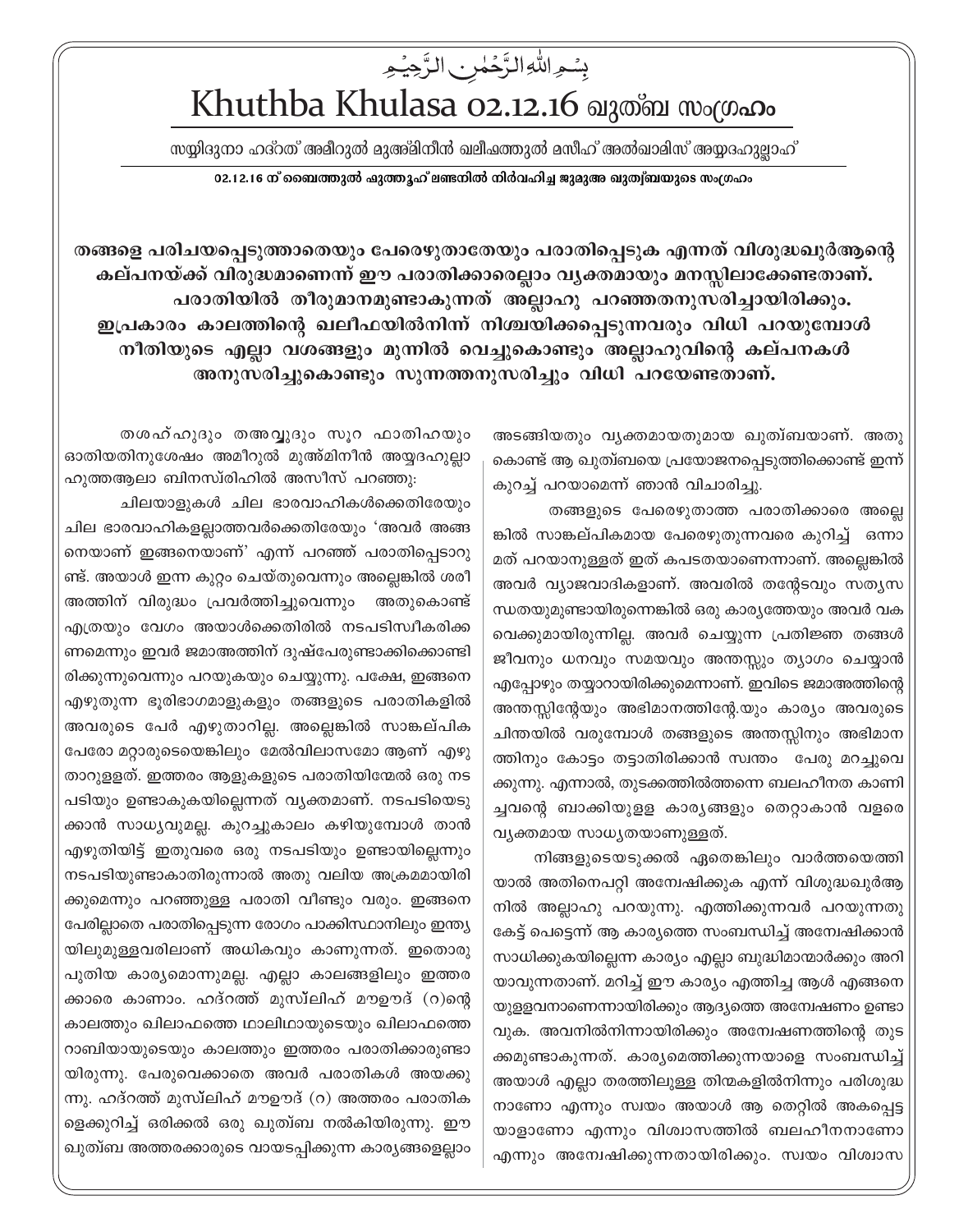ന്നത്.' അവിടന്ന് പറയുന്നു: 'ചെറിയ ചെറിയ കാര്യങ്ങളെടു ത്ത് കുഫ്റാക്കി നിശ്ചയിക്കുന്ന സ്വഭാവമായിരുന്നു അദ്ദേഹ ത്തിന്റേത്. എന്തെങ്കിലും കാര്യം കിട്ടിയാൽ ഉടനെ കുഫ്ർ ഫത്വ നൽകും. എന്തായാലും ഹദ്റത്ത് മുസ്ഥിഹ് മൗഊ ദ് (റ) ആത്മാർഥരായ അത്തരമെടുത്തുചാട്ടക്കാർക്ക് ഈ ഉദാഹരണമാണ് നൽകിയിട്ടുള്ളത്. പേര് ആര് ഒളിപ്പി ച്ചുവെച്ചാലും വിശ്വാസത്തിൽ ദുർബലനായാലും മറ്റുള്ളവ രുടെമേൽ ഫത്വ പുറപ്പെടുവിക്കുന്നവൻ ഈ എല്ലാ അർഥ ങ്ങളുടെയും അടിസ്ഥാനത്തിൽ **ഫാസിഖ്** തന്നെയായിരിക്കും.

തങ്ങളെ പരിചയപ്പെടുത്താതെയും പേരെഴുതാതേയും പരാതിപ്പെടുക എന്നത് വിശുദ്ധഖുർആന്റെ കല്പനയ്ക്ക് വിരുദ്ധമാണെന്ന് ഈ പരാതിക്കാരെല്ലാം വ്യക്തമായും മന സ്സിലാക്കേണ്ടതാണ്. കാരണം ആദ്യം പരാതിപ്പെടുന്നവനെ ക്കുറിച്ച് അന്വേഷിക്കാനാണ് വിശുദ്ധഖുർആൻ പറയുന്നത്. ഇനി പരാതിക്കാരൻ പറയുന്നത് മാത്രം പരിഗണിച്ച് ഒരന്വേ ഷണവും കൂടാതെ നടപടി സ്വീകരിക്കുകയാണെങ്കിൽ ജമാ അത്ത് അഭിവൃദ്ധിപ്പെടുന്നതിന് പകരം അധഃപതനത്തിലേക്ക് പോകാൻ തുടങ്ങും. കാലത്തിന്റെ ഖലീഫയും ജമാഅത്ത് വ്യവസ്ഥിതിയും ഇക്കാര്യം അന്വേഷിക്കാതെ, ഓരോരു ത്തരും എഴുന്നേൽക്കുകയും തങ്ങളുടെ ആഗ്രഹങ്ങക്ക് വിധേയരായി വിധിക്കണമെന്ന് പറയുകയും ചെയ്യുന്നതുകേട്ട് പ്രവർത്തിച്ചാൽ അത് അഭിവൃദ്ധിയിലേക്ക് കൊണ്ടുപോവു കയില്ല. ഹദ്റത്ത് മുസ്ഥിഹ് മൗഊദ് (റ) വിവരിക്കുന്നു: 'വലിയ സൂക്ഷ്മതയുള്ളയാളും സാത്വികനും ആത്മാർത്ഥ നുമാണ് ആരേയെങ്കിലും കുറിച്ച് പരാതിപ്പെടുന്നതെന്ന് നമുക്ക് അറിയാമെങ്കിൽത്തന്നെയും നിശ്ചയമായും അതിനെ ക്കുറിച്ച് അന്വേഷിക്കേണ്ടിവരും. അന്വേഷണമുണ്ടാകും. അവിടന്ന് പറയുന്നു: നബി (സ) തിരുമേനി ഒരിക്കൽ നമസ്

കരിപ്പിക്കുകയായിരുന്നു. നമസ്കാരത്തിന്നിടയിൽ എന്തോ തെറ്റുണ്ടായി. ഹദ്റത്ത് അലി പിന്നിൽ നിന്ന് നമസ്കരിക്കു ന്നവരിലുണ്ടായിരുന്നു. അദ്ദേഹം ആ തെറ്റു തിരുത്തി. നബി (സ) തിരുമേനിയ്ക്ക് അതിഷ്ടപ്പെട്ടില്ല. അവിടന്ന് അദ്ദേഹ ത്തോട് പറഞ്ഞു, തെറ്റ് തിരുത്താൻ നിന്നോടാരാണ് പറ ഞ്ഞത്? അവിടന്ന് പറയുന്നു: ഈ അനിഷ്ടം പ്രകടിപ്പിച്ച തിന്റെ ഒരു ഉദ്ദേശ്യം നിങ്ങളുടെ ചുമതലയിൽ മറ്റൊരുപാട് ജോലികളുണ്ട്, ഈ ചെറിയ ചെറിയ ജോലികൾ മറ്റുള്ളവരെ ചെയ്യാൻ അനുവദിക്കുക എന്നതാകാം. അതായത് ഈ ജോലി നബി (സ) തിരുമേനിയിൽ നിന്ന് വിശുദ്ധ ഖുർആൻ പഠിച്ച ഖാരികളുടേതാണ്. താങ്കൾ ഈ ജോലി അവർക്ക് വിട്ടുകൊ ടുക്കുക. ഹദ്റത്ത് മുസ്ഥിഹ് മൗഊദ് (റ) തന്റെയടുത്ത് പേരെഴുതാതെ പരാതിപ്പെടുന്നവരെക്കുറിച്ച് പറയുന്നു: പരാ തിപ്പെടുന്നയാൾ ഉയർന്ന ആളാകാനും സാധ്യതയുണ്ട്. അങ്ങ നെയാണെങ്കിൽ ഞാൻ അവരോട് പറയുന്നു: നിങ്ങൾ ഇക്കാ രൃങ്ങൾ മറ്റുള്ളവർക്കു വിട്ടുകൊടുക്കുക. നിങ്ങളുടെ

ത്തിൽ ബലഹീനനാകുകയും മറ്റുള്ളവരുടെമേൽ, 'അയാൾ ഇങ്ങനെയാണ് അങ്ങനെയാണ്' എന്നൊക്കെ പറഞ്ഞ് ആക്ഷേപം ഉന്നയിക്കുന്നവനാകാൻ പാടില്ല. അതുകൊണ്ട് അന്വേഷിക്കുന്നതിന് മുമ്പേ പരാതിപ്പെടുന്നയാൾ മുഅ്മി നാണോ, അതോ ഫാസിഖാണോ? എന്ന് നോക്കേണ്ടി വരു ന്നു. പരാതിപ്പെടുന്നയാളെ അറിയില്ലെങ്കിൽ അയാൾ ഏത് ഗ്രൂപ്പിൽ പെട്ടയാളാണെന്ന് മനസ്സിലാക്കാനും സാധിക്കുക യില്ല. എന്നാൽ, പരാതി എഴുതുന്നയാൾ ജമാഅത്തിന്റെ നേട്ട ങ്ങൾക്ക് നഷ്ടമുണ്ടാക്കുന്ന കാര്യം എഴുതുകയാണെങ്കിൽ പിന്നീട് നമ്മുടേതായ നിലയിൽ അന്വേഷിക്കുന്നു.

ഹദ്റത്ത് മുസ്ലിഹ് മൗഊദ് (റ) പറയുന്നു. അല്ലാഹു പറഞ്ഞിട്ടുള്ള ഖുർആനികാധ്യാപനം ഇങ്ങനെയാണ്: ഇൻ ജാഅക്കും ഫാസിഖുൻ ബിനബഇൻ ഫത്തബയ്യനു നിങ്ങ ളുടെ പക്കൽ ഏതെങ്കിലും ഫാസിഖ് അഥവാ ദുർവൃത്തൻ പരാതിയുമായി വരികയും ആരെയെങ്കിലും കുറിച്ച് എന്തെ ങ്കിലും ചീത്തക്കാര്യം പറയുകയും ചെയ്താൽ അത് നിങ്ങൾ അന്വേഷിക്കുക. അതിനുശേഷം എന്തെങ്കിലും നടപടി കൈക്കൊള്ളുക.

പക്ഷേ, പരാതിക്കാർ ഒന്നാമതായി തങ്ങളുടെ പേരെഴു താതെ കുറ്റവാളികളായിത്തീരുകയാണ് ചെയ്യുന്നത്. പിന്നീട് അയാൾ പറയുന്ന കാര്യം അതേപാലെ സ്വീകരി ക്കണമെന്നും ആർക്കെതിരിലാണോ അയാൾ പരാതിപട്ടത് അയാൾക്കെതിരെ ഉടനെ ശിക്ഷയുടെ കല്പന പുറപ്പെടു വിക്കണമെന്നും പറയുന്നു. ഹദ്റത്ത് മുസ്ഥിഹ് മൗഊദ് (റ) പറയുന്നു: ഫാസിഖ് എന്നതിന്റെ അർഥം ദുർവൃത്തൻ എന്നു മാത്രമല്ല. അറബിയിൽ ദുർവൃത്തനും **ഫാസിഖ്** എന്നു പറയുമെന്നതിൽ സംശയമില്ല. പക്ഷേ, നിഘണ്ടുവിന്റെ അടി സ്ഥാനത്തിൽ മുൻകോപക്കാരനും ഫാസിഖ് എന്നു പറയും. എന്തു പറഞ്ഞാലും കലഹിക്കുന്നവനും **ഫാസിഖ്** എന്ന് പറ യും. ഫിസിഖ് എന്നതിന്റെ അർഥം താണപടിയിലുള്ള അനു സരണം എന്നുമാണ്. അനുസരണത്തിൽനിന്നു വെളിയിൽ പോകുന്നവനും **ഫാസിഖാ**ണ്. സഹകരിക്കാത്തവനും ഫാസിഖ് എന്നു പറയും. ജനങ്ങളുടെ ചെറിയ ചെറിയ കുറ്റ ങ്ങളെടുത്ത് പെരുപ്പിച്ച് അവതരിപ്പിക്കുകയും അവന് അങ്ങേ യറ്റത്തെ ശിക്ഷ ലഭിക്കേണ്ടതാണെന്നും മാപ്പിന് ഒരു സാധ്യ തയുമില്ലെന്ന് പറയുകയും ചെയ്യുന്നവനും **ഫാസിഖി**ന്റെ അർഥത്തിൽ വരുന്നു. തീവ്രസ്വഭാവക്കാരനും ഫാസിഖ് എന്നു പറയുന്നു. ഹദ്റത്ത് മുസ്ഥിഹ് മൗഊദ് (റ) ഒരു അഹ്മദി സ്നേഹിതനെക്കുറിച്ച് വിവരിക്കുന്നുണ്ട്. അദ്ദേഹം പഴയകാല ആത്മാർഥനായ അഹ്മദിയായിരുന്നു. അദ്ദേഹ ത്തിന്റെ ആത്മാർത്ഥതയുടെ കാര്യത്തിൽ ഒരു സംശയവുമില്ല. പക്ഷേ, അദ്ദേഹത്തിന് ചെറിയ കാര്യം കണ്ടാൽത്തന്നെ പരമാവധി ഫത്വ പുറപ്പെടുവിക്കുന്ന ശീലമാണുണ്ടായിരു |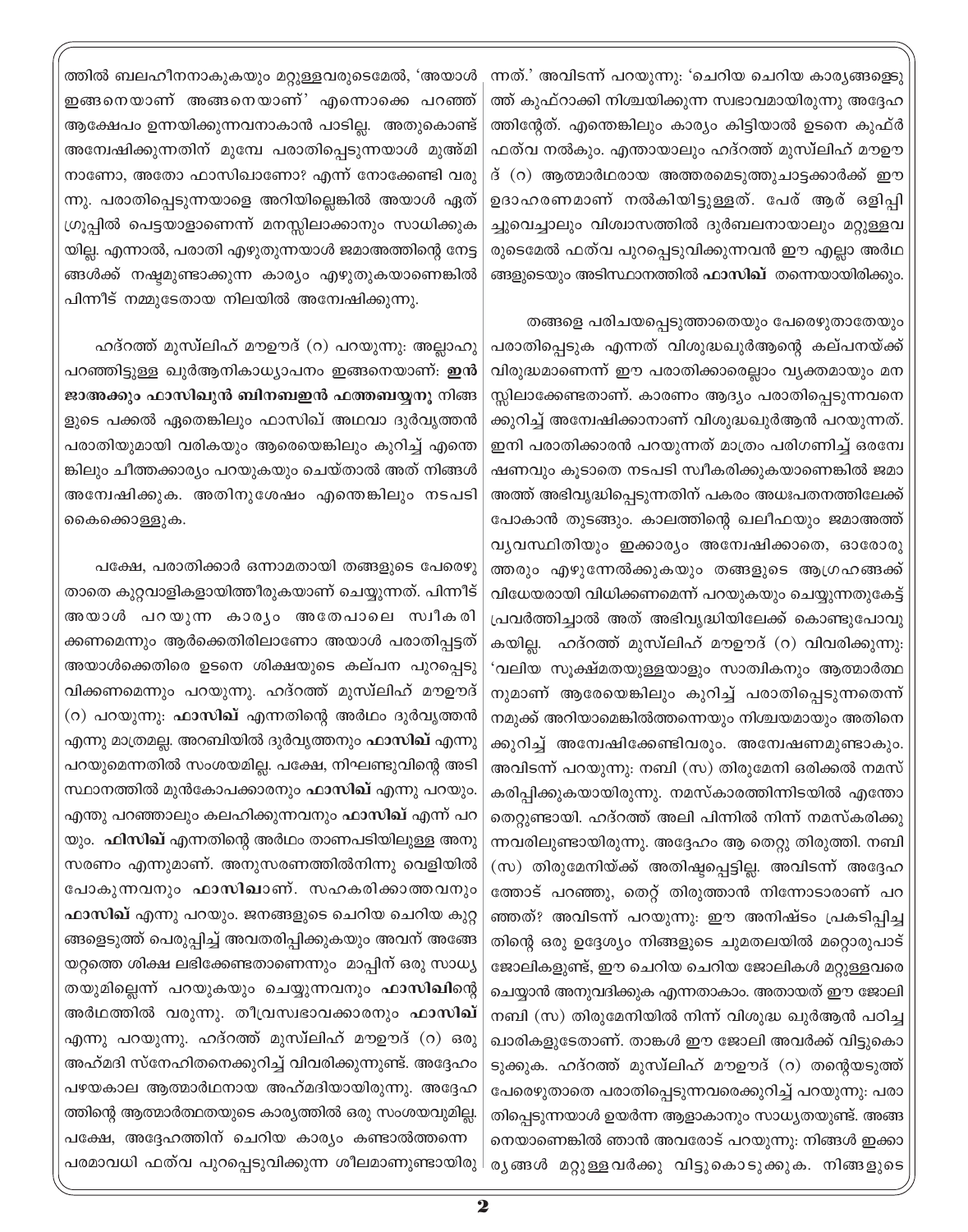ഉമ്മുൽ മുഅ്മിനീൻ ബുർഖ ധരിച്ചിട്ടുണ്ടാകും. ഹദ്റത്ത് മസീഹ് മൗഊദ് (അ), ഹദ്റത്ത് ഉമ്മുൽ മുഅ്മിനോടൊപ്പം പ്ലാറ്റ്ഫോമിൽ ഉലാത്തുകയായിരുന്നു. മൗലവി അബ്ബൽ കരീം സാഹിബും ഹദ്റത്ത് ഖലീഫത്തുൽ മസീഹ് അവ്വലും ഒപ്പ മുണ്ടായിരുന്നു. മൗലവി അബ്ബുൽ കരീം സാഹിബിന്റെ സ്വഭാവം കാർക്കശ്യമുള്ളതായിരുന്നു. ഇങ്ങനെ നടക്കുന്നത് തെറ്റാണെന്ന് അദ്ദേഹത്തിന് തോന്നി. പക്ഷേ, അത് നേരിട്ട് ഹദ്റത്ത് മസീഹ് മൗഊദിനോട് പറയാൻ തന്റേടമുണ്ടായി രുന്നില്ല. അദ്ദേഹം ഹദ്റത്ത് ഖലീഫത്തുൽ മസീഹ് അവ്വ ലിന്റെ അടുത്തുപോയി. അദ്ദേഹം പറഞ്ഞു;'മൗലവി സാഹി ബേ, ഇത് എന്ത് വിനയാണ്. മിർസാ സാഹിബ് പ്ലാറ്റ്ഫോ മിൽ തന്റെ ഭാര്യയോടൊപ്പം ചുറ്റിക്കറങ്ങി എന്നു പറഞ്ഞ് നാളെ പത്രങ്ങളിൽ കോലാഹലമാകും. താങ്കൾപോയി ഹദ്റത്ത് മസീഹ് മൗഊദിനെ ഇക്കാര്യം ധരിപ്പിക്കുക. ഹദ്റത്ത് ഖലീഫ അവ്വൽ പറഞ്ഞു: ഇതിൽ എന്താണ് ദോഷം? എനിക്കതിൽ ഒരു ദോഷവും കാണാൻ കഴിയുന്നില്ല. ഇനി താങ്കൾക്കത് ദോഷമായി തോന്നുന്നുവെങ്കിൽ നേരിട്ടു പോയി പറഞ്ഞുകൊള്ളുക.' എന്തായാലും അവിടന്ന് നടന്ന് നടന്ന് വളരെ ദൂരത്തെത്തിയിരുന്നു. മൗലവി അബ്ബുൽ കരീം സാഹിബ് മടങ്ങി വന്നത് തല കുനിച്ചായിരുന്നു. ഹദ്റത്ത് ഖലീഫ അവൃൽ (റ) പറയുന്നു. എന്ത് മറുപടിയാണ് കിട്ടിയ തെന്ന് ചോദിക്കണമെന്ന് എനിക്ക് താൽപര്യം തോന്നി. അങ്ങനെ ഹദ്റത്ത് മസീഹ് മൗഊദ് (അ) എന്താണ് പറ ഞ്ഞതെന്ന് ഞാൻ ചോദിച്ചു. മൗലവി സാഹിബ് പറയുന്നു: 'ഞാൻ ഹുദൂറിനോട് ഇത് പറയുകയും അങ്ങ് എന്താണ് ചെയ്തുകൊണ്ടിരിക്കുന്നതെന്നും ജനങ്ങൾ എന്തു പറയു മെന്ന് ചോദിക്കുകയും ചെയ്തപ്പോൾ അവിടന്ന് പറഞ്ഞു: അവർ എന്ത് പറയാനാണ്? മിർസാ സാഹിബ് തന്റെ ഭാര്യ യോടൊപ്പം ഇങ്ങനെ നടന്നന്. അല്ലേ?" അങ്ങനെ മൗലവി സാഹിബ് ലജ്ജിതനായി മടങ്ങിപ്പോന്നു. തന്റെ ഭാര്യയോ ടൊപ്പം കറങ്ങാൻപോകുന്നത് നബി (സ) തിരുമേനി കുറവായി കരുതിയിരുന്നില്ല. ഏതൊരു കാര്യമാണോ ഇസ്ലാം അനുവദിച്ചിരിക്കുന്നത് അതിനെ ന്യൂനതയെന്ന് പറ യാൻ പറ്റുകയില്ല.

ഏതെങ്കിലും ഒരു വ്യക്തി മറ്റൊരാളുടെ മേൽ ആക്ഷേപം ഉന്നയിക്കുമ്പോൾ അതിന്റെ അർഥം അവന്റെ പക്കൽ ആ വ്യക്തി ഇസ്ലാമിക അധ്യാപനമനുസരിച്ച് പ്രവർത്തിക്കുന്നില്ല എന്നാണ്. പക്ഷേ ഹദ്റത്ത് മുസ്ഥിഹ് മൗഊദ് (റ) പരാതി ക്കാരെക്കുറിച്ച് പറയുന്നു. അയാൾ തന്റെ കത്തിൽ എഴുതിയത് ഇന്ന വൃക്തി ചെറിയ സ്ഥാനമുള്ളയാളാണ്, ഇന്ന യാൾ മോശക്കാരനാണ്, അയാൾക്ക് താങ്കൾ ഇന്ന സ്ഥാനം നല്കിയിരിക്കുന്നു എന്നൊക്കെയാണ്. ചില ആക്ഷേപങ്ങളും ഉന്നയിച്ചു. ഇതെല്ലാം തെളിയിക്കാൻ ശരീഅത്ത് സാക്ഷികളെ ആവശ്യപ്പെടുന്നു.' അവിടന്ന് പറയുന്നു. നോക്കുക, പരാതി

യഥാർഥ ജോലിയിലേക്ക് ശ്രദ്ധിക്കുക. എഴുതുന്നയാൾ തന്റെ പേര് വെളിപ്പെടുത്തുന്നില്ലെങ്കിൽ അയാളുടെ സ്ഥാനവും നിലയും മനസ്സിലാവുകയില്ല. അയാളെ മനസ്സിലാക്കാനും പറ്റുകയില്ല. മറ്റൊരു കാര്യം ഒരുഭാഗത്ത് വിശുദ്ധഖുർആനും നബി(സ)തിരുമേനിയുടെ അധ്യാപനങ്ങൾക്കും വിരുദ്ധം അവർ പ്രവർത്തിക്കുന്നുവെന്ന് പറഞ്ഞ് അയാൾ പരാതിപ്പെ ടുന്നു. മറുഭാഗത്ത് അവൻ പരാതിപ്പെട്ടുവെന്ന് പറഞ്ഞ് അവ നെതിരിൽ പോകുകയും പരാതിക്കും അതിന്റെ തെളിവിനും വച്ചിട്ടുളള നിബന്ധനകൾ ലംഘിക്കുകയും ചെയ്യുന്നു. ഭൂരി ഭാഗം ആളുകളും ഇങ്ങനെയാണ് ചെയ്യുന്നത്. എനിക്കെഴു തുമ്പോൾ തന്നെയും ഈ നിബന്ധനകൾ ലംഘിച്ചുകൊ ണ്ടിരിക്കുന്നു. യഥാർഥ കാര്യം വിശുദ്ധ ഖുർആന്റെ കല്പ നകളും സുന്നത്തും അനുസരിച്ച് പ്രവർത്തിക്കുക എന്നതുത ന്നെയാണ്. വിശുദ്ധ ഖുർആൻ പറയുന്നത് തുറന്ന് കാര്യ ങ്ങൾ പറയുമ്പോൾ അതിനുള്ള തെളിവുകളും നൽകണ മെന്നാണ്. അതിനെക്കുറിച്ച് അന്വേഷിക്കുകയും വേണം. ഇനി പേരുതന്നെ വെളിപ്പെടുത്തുന്നില്ലെങ്കിൽ അന്വേഷണമെങ്ങ നെയുണ്ടാകാനാണ്. ഇത് വിശുദ്ധ ഖുർആന്റെ കല്പനക്ക് വ്യക്തമായും എതിരാണ്. അതിനാൽ പരാതിക്കാരൻ സ്വയം വിശുദ്ധ ഖുർആന്റെ കല്പനകളെ ലംഘിക്കുന്നു. വിശുദ്ധ ഖുർആന്റെ അധ്യാപനങ്ങളും നബി (സ) തിരുമേനിയുടെ അധ്യാപനങ്ങളുമനുസരിച്ച് പ്രവർത്തിക്കുന്നതാണ് നന്മ. ഇക്കാര്യം എപ്പോഴും ഓർമ്മവയ്ക്കേണ്ടതാണ്.

അഭിരുചിയുടെ വീക്ഷണത്തിൽ അല്ലെങ്കിൽ സമൂഹ ത്തിന് വിധേയപ്പെട്ട് ഏതെങ്കിലും കാര്യം ചീത്തയായി തോന്നുന്നു. പക്ഷേ, വിശുദ്ധ ഖുർആന്റെ അധ്യാപനമനുസ രിച്ചും നബി (സ) തിരുമേനിയുടെ സുന്നത്തനുസരിച്ചും അത് ശരിയാണെങ്കിൽ അതിലൊരു കുറവുമില്ല. ഇക്കാര്യം വിശ ദീകരിച്ചുകൊണ്ട് ഹദ്റത്ത് മുസ്ഥിഹ് മൗഊദ് (റ) ഒരു സംഭവം പറഞ്ഞു: 'ഒരിക്കൽ ഹദ്റത്ത് മസീഹ് മൗഊദ് (അ), ഹദ്റത്ത് ഉമ്മുൽ മുഅമിനീനുമായി റയിൽവെസ്റ്റേഷനിൽ ഉലാത്തുകയായിരുന്നു. ആ നാളുകളിൽ പർദയുടെ പൊരുൾ വളരെ കാർക്കശ്യത്തോടെയാണ് എടുത്തിരുന്നത്. അക്കാ ലത്ത് പർദയുടെ കാര്യത്തിൽ വളരെ കാർക്കശ്യം കാണി ച്ചിരുന്നു. സ്റ്റേഷനുകളിൽ പല്ലക്കുകളിലാണ് സ്ത്രീകൾ വരാറുണ്ടായിരുന്നത്. ഒരു സ്ത്രീയുടേയും മേൽ ദൃഷ്ടി പതിയാതിരിക്കാൻ ഇടവും വലവും തട്ടം വീണുകിടക്കുമാ യിരുന്നു. ബോഗികളിൽ ഇരുന്നുകഴിഞ്ഞാൽ ജനലുകൾ അട ക്കുമായിരുന്നു. അവിടന്ന് പറയുന്നു: ഇത്തരം പർദ ബുദ്ധി മുട്ടുണ്ടാക്കുന്നതാണ്. ഇസ്ലാമിന്റെ അധ്യാപനങ്ങൾക്ക് വിരു ദ്ധമാണ്. ഹദ്റത്ത് മസീഹ് മൗഊദ് (അ) ഇസ്ലാമിക അധ്യാ പനമനുസരിച്ചാണ് പ്രവർത്തിച്ചിരുന്നത്. ഹദ്റത്ത് ഉമ്മുൽ മുഅ്മിനീൻ ബുർഖയാണ് ധരിക്കാറുണ്ടായിരുന്നത്. നട ക്കാൻവേണ്ടി വെളിയിൽ പോകുന്ന ദിനങ്ങളിലും ഹദ്റത്ത്  $\mathord{\vdash}$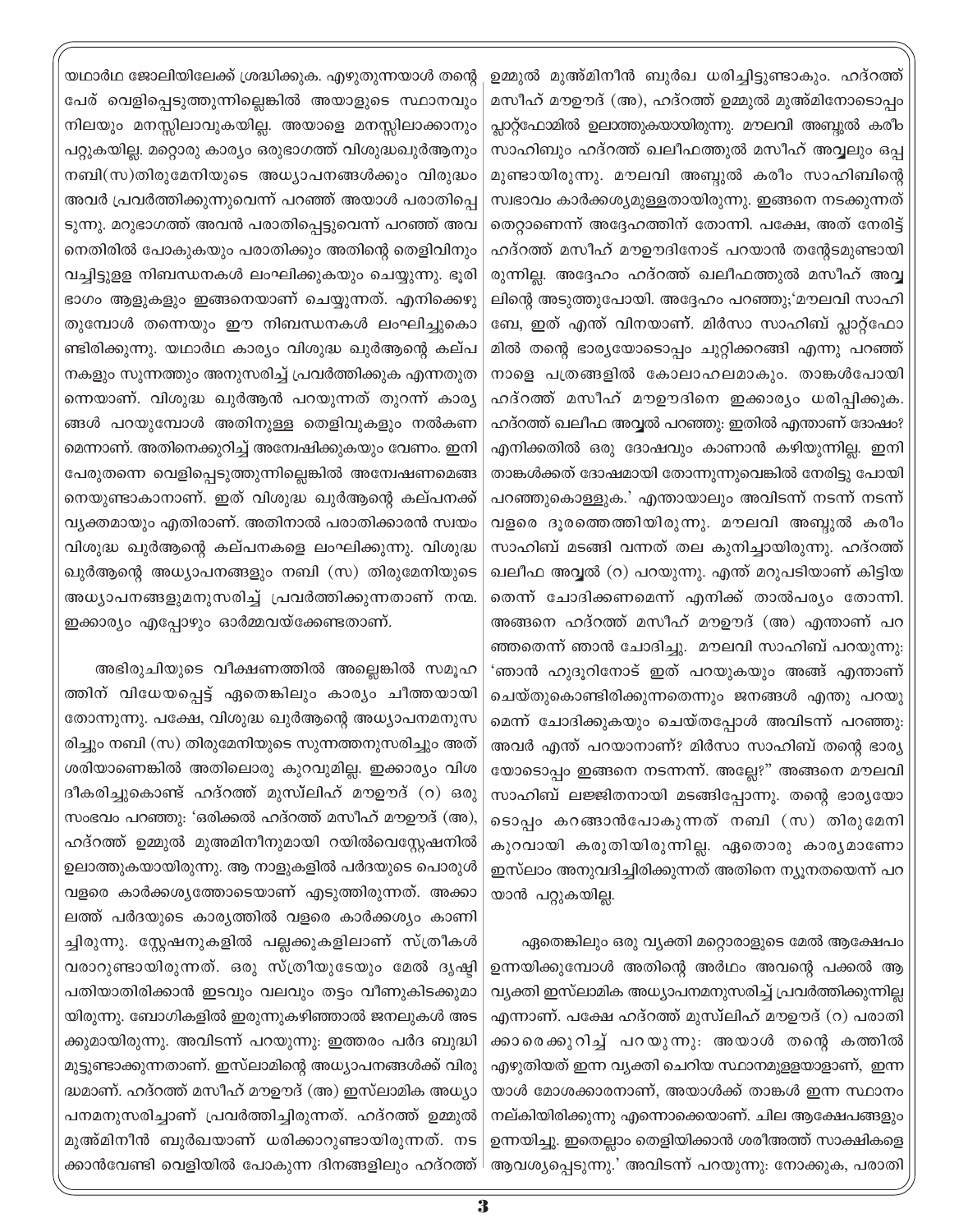ക്കാരന് എന്ത് വിലയാണുളളത്?ഒന്നാമതായി അയാൾ തന്റെ പേര് വെളിപ്പെടുത്തിയില്ല. പിന്നീട് തെളിവുകൾ ആവശ്യമു ണ്ടായിരുന്നു. അതും നൽകിയില്ല. ശരീഅത്തിന്റെ നിയമ ങ്ങളിൽനിന്ന് ഞാൻ സ്വതന്ത്രനല്ല. ഹദ്റത്ത് മസീഹ് മൗഊദ് (അ) ഉും സ്വതന്ത്രനല്ല. നബി (സ) തിരുമേനി സ്വയം ശരീ അത്തിന്റെ നിയമങ്ങളനുസരിച്ച് നടക്കാൻ നിർബന്ധിതനാ യിരുന്നു. അതുകൊണ്ട് ആ വ്യക്തി ചില ആക്ഷേപങ്ങൾ ഉന്നയിച്ചതിൽ ശരീഅത്ത് പരിധി നിശ്ചയിച്ചിരിക്കുന്നു. ശരീ അത്ത് അവർക്കുവേണ്ടി സാക്ഷിയുടെ മാർഗം നിശ്ചയിച്ചി രിക്കുന്നു. അതനുസരിച്ച് നടക്കേണ്ടത് നിർബന്ധമാണ്. പക്ഷേ, അയാൾ പറയുന്നത് ഇന്നവൻ വിശുദ്ധ ഖുർആന്റെ ഇന്ന കല്പന ലംഘിച്ചുവെന്നും ഒന്നും നോക്കാതെ അവനെ ശിക്ഷിച്ചുകൊളളണമെന്നുമാണ്.

ആക്ഷേപം ഉന്നയിക്കുന്നവർ തെറ്റോ, ശരിയോ ആയിട്ടു ളള ആക്ഷേപമല്ല ഉന്നയിക്കുന്നത്. പക്ഷേ, ആക്ഷേപത്തിന്റെ രീതി കുറ്റകരമായിരിക്കും. ഇങ്ങനെ അയാൾക്ക് ശിക്ഷ നല്കി നല്കി സ്വയം ശിക്ഷയ്ക്കർഹനായിത്തീരുന്നു. പിന്നീട് കുറ്റ വാളികളെ ആരും പിടിക്കുന്നില്ലെന്നും ശ്രദ്ധയിൽപ്പെടുത്തി യവനെ ശിക്ഷക്കുന്നുവെന്നും പറഞ്ഞ് ബഹളമുണ്ടാക്കുന്നു. വാസ്തവത്തിൽ ശിക്ഷ വിധിക്കുന്നവൻ എന്തു ചെയ്യാനാണ്? അയാളും ശരീഅത്തിന്റെ അടിമയാണ്. വിശുദ്ധ ഖുർആന്റെ കല്പനകളെ നിലനിറുത്താൻ ആഗ്രഹിക്കുന്നെങ്കിൽ നിങ്ങ ളുടെമേലും ദൈവത്തിന്റെ ഭരണം നിലനിറുത്തുക. ഇനി നിങ്ങൾ മറ്റുള്ളവരുടെമേൽ ദൈവത്തിന്റെ ഭരണം സ്ഥാപി തമാകണമെന്നും നിങ്ങളുടെമേൽ ദൈവത്തിന്റെ ഭരണം സ്ഥാപിതമാകരുതെന്നും ആഗ്രഹിക്കുകയാണെങ്കിൽ അത് ശരിയായ കാര്യമല്ല. അതുകൊണ്ട് പരാതിക്കാരോട് ഞാൻ പറയുന്നു. അയാസ് ഖദ്രെ ഖുദ് ബശനാസ് അയാസേ! നിങ്ങളുടെ വിലയും നിലയും ആദ്യം ഓർക്കുകയും തിരി ച്ചറിയുകയും ചെയ്യുക. പേര് മറച്ചുവെക്കുന്നവർ തങ്ങളുടെ പേര് മറച്ചുവെച്ചുകൊണ്ട് മറ്റുള്ളവർക്ക് ഒരു വിലയുമില്ലെന്ന് ആക്ഷേപം ഉന്നയിക്കുന്നു. ആക്ഷേപിക്കുന്നവർ യഥാർഥ ത്തിൽ ഒരു വിലയുമില്ലാത്തവരാണ്. നമ്മൾ അല്ലാഹുവിന്റെ കല്പനയിൽ നടക്കേണ്ടതാണ്. അല്ലാഹുതന്നെയാണ് നമ്മുടെ രക്ഷിതാവ്. അവൻ എല്ലാവരുടേയും രക്ഷിതാവാ ണ്. അവനാണ് ജീവിതവിഭവം നല്കുകയും പരിപാലി ക്കുകയും ചെയ്യുന്നത്. അല്ലാഹുവിൽനിന്ന് നമ്മൾ എല്ലാം എടുത്തുകൊണ്ടിരിക്കുമ്പോൾ അല്ലാഹു പറയുന്നത് നമ്മൾ അംഗീകരിക്കേണ്ടതാണ്. അല്ലാതെ ആക്ഷേപം ഉന്നയിക്കു ന്നവരുടേതല്ല അംഗീകരിക്കേണ്ടത്. ഞാൻ പറഞ്ഞതുപോലെ ഈ പരാതിക്കാർ ആഗ്രഹിക്കുന്നത് മറ്റുള്ളവരെ ശരീഅത്ത നുസരിച്ച് ശിക്ഷിക്കുക എന്നതാണ്. സ്വയം തങ്ങളെ ശരീ അത്തിന്റെ കല്പനകളിൽനിന്ന് പുറത്താക്കുകയും സ്വതന്ത്ര രാക്കുകയും സ്വയം വിധികർത്താവാകുകയും ചെയ്യുന്നു. അത്തരമാളുകളുടെ കാര്യങ്ങൾ മുന്നിൽ വരികയും തുറക്കു കയും ചെയ്യുമ്പോൾ അവർക്കും ശരീഅത്തനുസരിച്ച് ശിക്ഷ ലഭിക്കുന്നതായിരിക്കും.

ചില കാര്യങ്ങൾക്ക് സാക്ഷികളെ ആവശ്യമായി വരും. സാക്ഷികളെ ഹാജരാക്കുന്നില്ലെങ്കിൽ അതിനൊരു വിലയും ഉണ്ടാവുകയില്ല. എന്തായാലും അയാൾക്ക് ശരീഅത്തും വിശുദ്ധഖുർആനുമനുസരിച്ച് അയാളുടെ വിധി ഉണ്ടാ കുന്നതാണ്. അവൻ കള്ളസത്യം ചെയ്യുകയും അങ്ങനെ രക്ഷപ്പെടുകയും ചെയ്തുവെന്ന് ചിലപ്പോൾ പറയാറുണ്ട്. നബി (സ) തിരുമേനിയുടെ അടുക്കൽ അത്തരമൊരു പ്രശ്നം വന്നു. രണ്ട് വഴക്കാളികൾ വന്നപ്പോൾ, അല്ലാഹുവിന്റെ കല്പനയനുസരിച്ച് നിങ്ങളിലൊരു കക്ഷി സത്യം ചെയ്യേണ്ട താണെന്ന് അവിടന്ന് പറഞ്ഞു. അവൻ കള്ളനാണ്, അവൻ നൂറു പ്രാവശ്യം വേണമെങ്കിലും സത്യം ചെയ്യുമെന്ന് ഇത രൻ പറഞ്ഞു. അതേുകേട്ട് നബി (സ) പറഞ്ഞു: 'ഞാൻ അല്ലാ ഹുവിന്റെ കല്പനയനുസരിച്ച് വിധി പറയേണ്ടവനാണ്. അവൻ കള്ളസത്യം ചെയ്യുകയാണെങ്കിൽ അവന്റെ കാര്യം അല്ലാഹുവിന്റെ അടുത്താണ്. അവൻതന്നെ അവനെ ശിക്ഷി ച്ചോളും.'

അതുകൊണ്ട് ആരുടെയെങ്കിലും പരാതിയുടെ അടിസ്ഥാ നത്തിൽ പരാതിക്കാരൻ പറഞ്ഞ നിയമമനുസരിച്ച് തീരു മാനം ഉണ്ടാവുകയില്ലെന്ന കാര്യം എപ്പോഴും ഓർമ്മവയ്ക്കേ ണ്ടതാണ്. പരാതിയിൽ തീരുമാനമുണ്ടാകുന്നത് അല്ലാഹു പറഞ്ഞതനുസരിച്ചായിരിക്കും. രണ്ട് സാക്ഷികൾ ആവശ്യ മുണ്ടെങ്കിൽ രണ്ട് സാക്ഷികളെ ഹാജരാക്കേണ്ടിവരും. നാല് സാക്ഷികളെ ആവശ്യമുണ്ടെങ്കിൽ അവിടെ നാലു പേരെ ഹാജരാക്കേണ്ടിവരും. പിന്നീട് അന്വേഷണം നടക്കുന്നതും അതനുസരിച്ചായിരിക്കും. വിധി ഉണ്ടാകുന്നതും അതനുസ രിച്ചായിരിക്കും. നമ്മൾ അല്ലാഹുവിന്റെ കല്പനയുസരിച്ച് നമ്മുടെ കാര്യങ്ങളിലും തീരുമാനമെടുക്കുന്നവരാകുന്നതി ലാണ് നമ്മുടെ വിജയം. നമ്മുടെ വ്യക്തിപരമായ അഹങ്കാ രങ്ങളേയും നൃായീകരണങ്ങളേയും അടിസ്ഥാനമാക്കി സംഘാടകരേയും കാലത്തിന്റെ ഖലീഫയേയും നിർബന്ധി തരാക്കുന്ന വരാകരുത്. അല്ലാഹു പരാതിക്കാർക്കും ബുദ്ധി നല്കുമാറാകട്ടെ. അവർ അത് ശരിയാണെന്ന് മനസ്സിലാക്കു ന്നെങ്കിൽ തുറന്നനിലയിൽ എല്ലാ തെളിവുകളോടുംകൂടി പരാ തിപ്പെടേണ്ടതാണ്. അതിൽ അവരുടെ പേരും ഉണ്ടാകണം. പിന്നീട് അന്വേഷണങ്ങളിലും അയാൾ ഉൾപ്പെടുന്നതാണ്. യഥാർഥത്തിൽ ജമാഅത്തിന്റെ വ്യവസ്ഥിതിയിൽ എന്തെ ങ്കിലും വിള്ളലുകൾ ഉണ്ടാകാൻ പോകുന്നുവെന്ന് കണ്ടാൽ ധൈര്യത്തോടുകൂടി മുന്നിൽ വരേണ്ടതാണ്. പരാതിപ്പെടേ ണ്ടതാണ്. പിന്നീടുണ്ടാകുന്ന എല്ലാ കാര്യത്തേയും നേരിടേ ണ്ടതാണ്. ഇപ്രകാരം കാലത്തിന്റെ ഖലീഫയിൽനിന്ന് നിശ്ച